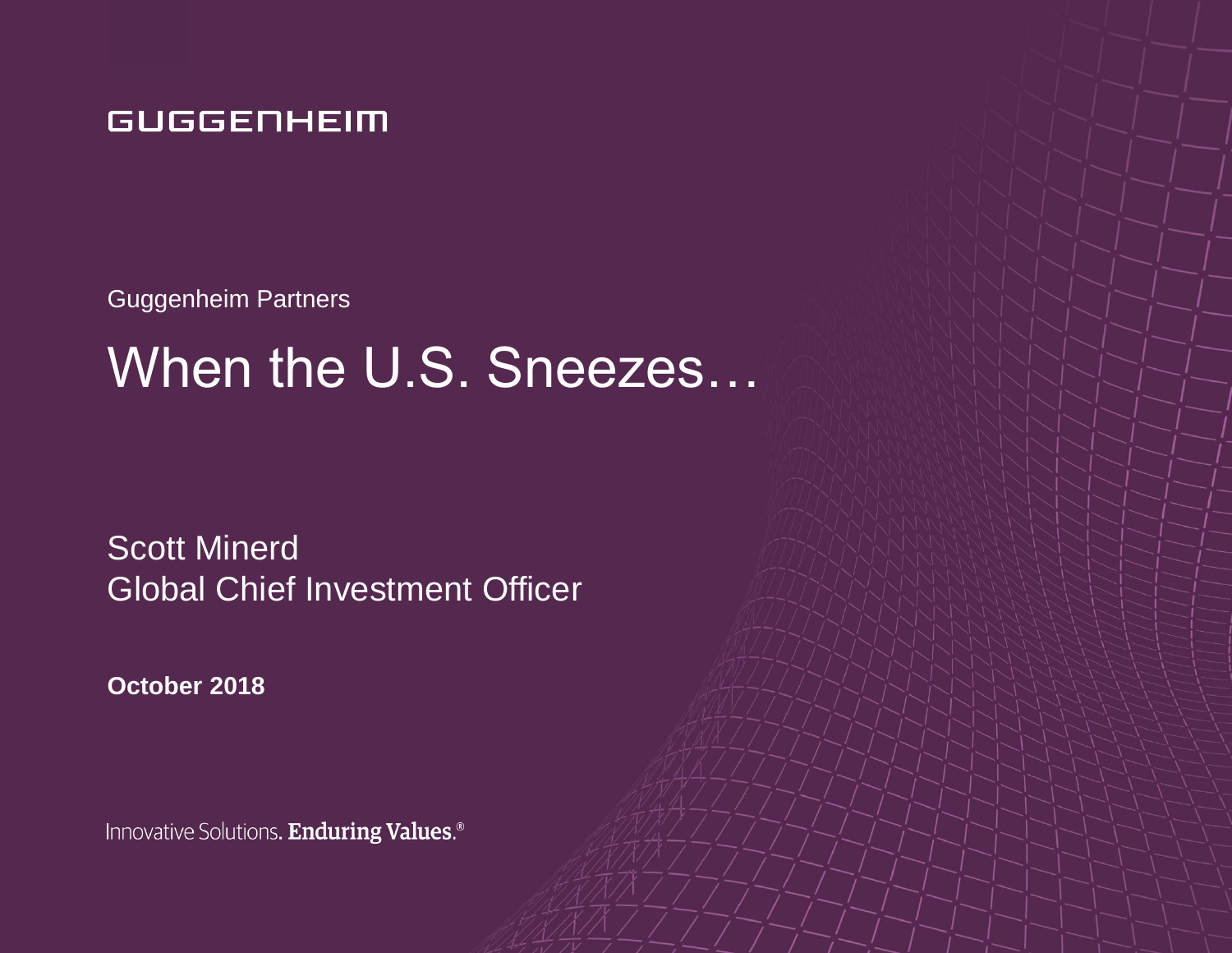

# Where Are We Today?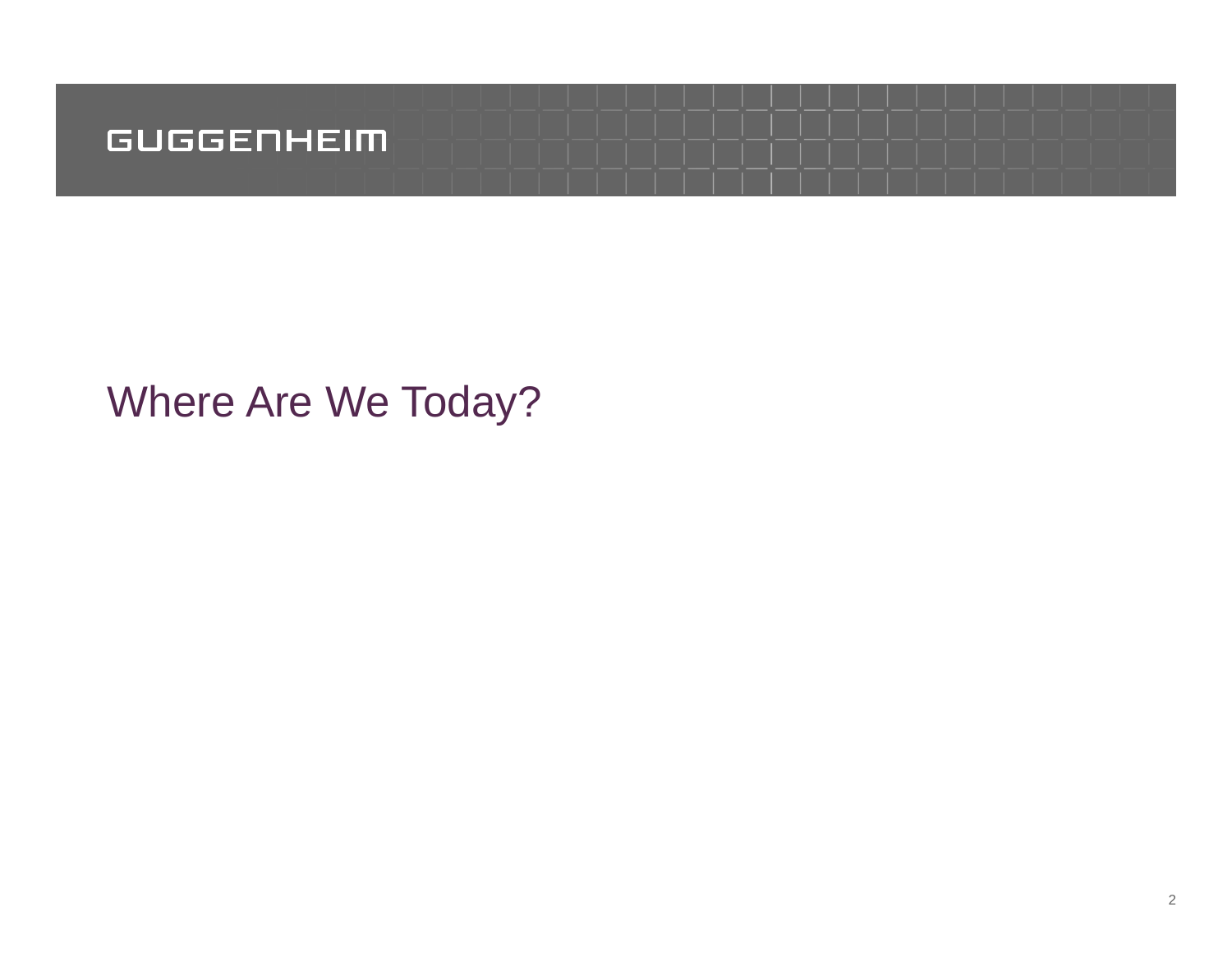### The U.S. Economy is in the Overheating Stage



Source: Bloomberg, OECD, Haver Analytics. Guggenheim Investments. Historical data as of 12/31/2017.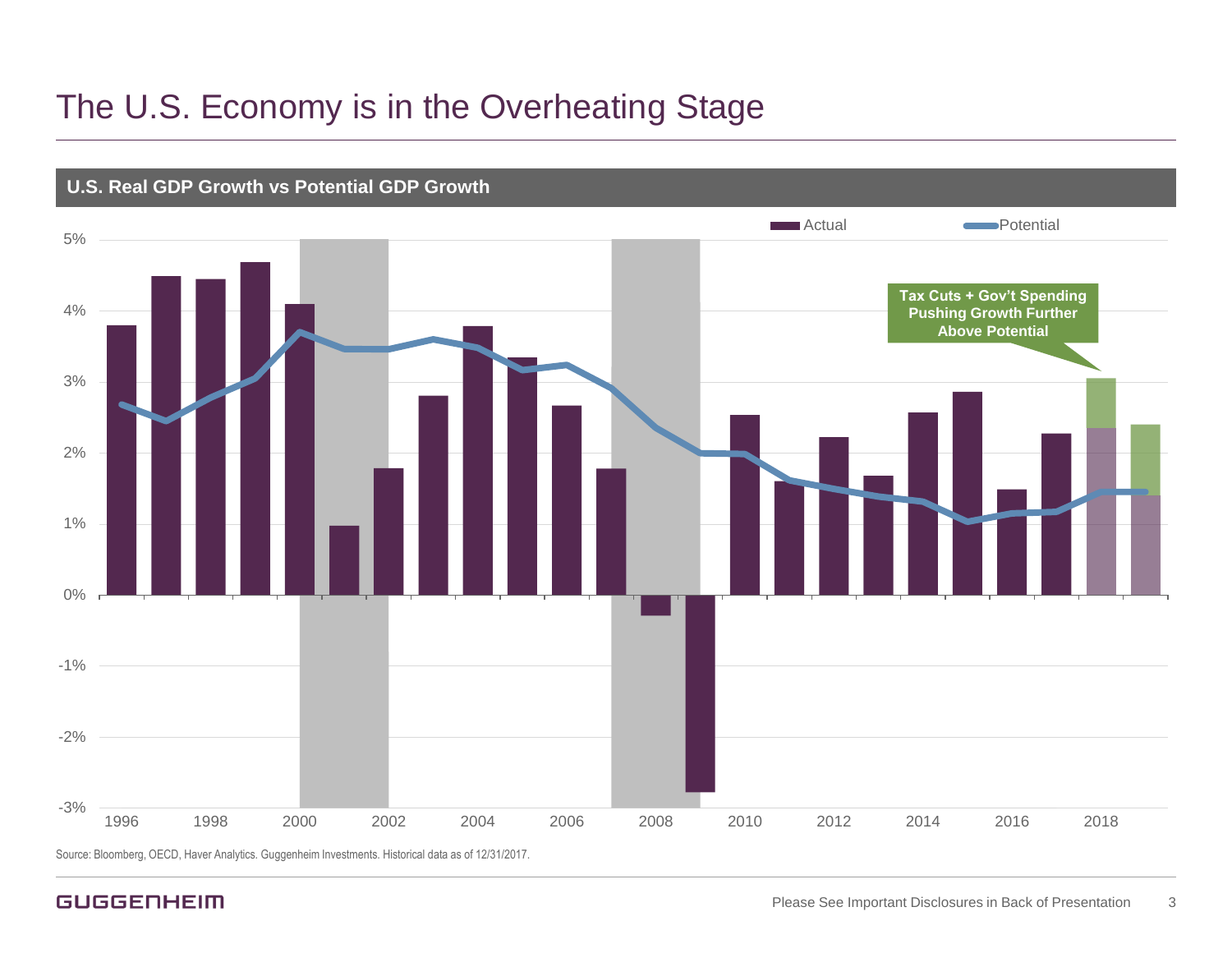### Strong Growth Will Push Us Further Below Full Employment



Source: Guggenheim Investments, BLS, Haver Analytics, Congressional Budget Office. Data as of 09/30/2018.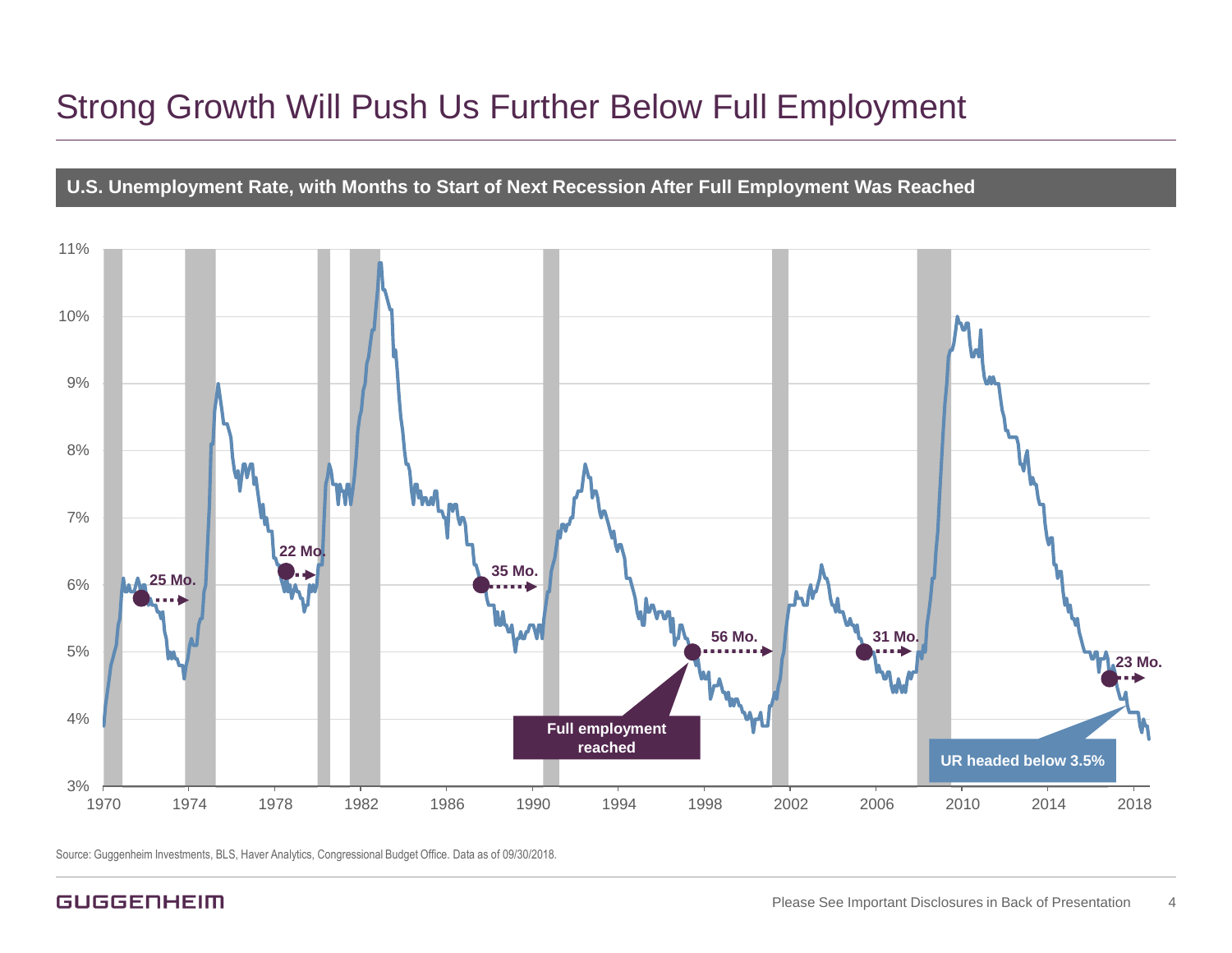### Faster Growth Has Boosted Core Inflation



**Core Inflation Lags Real GDP Growth By Six Quarters**

Source: Guggenheim Investments, Haver Analytics, BEA. Data as of 06/30/2018.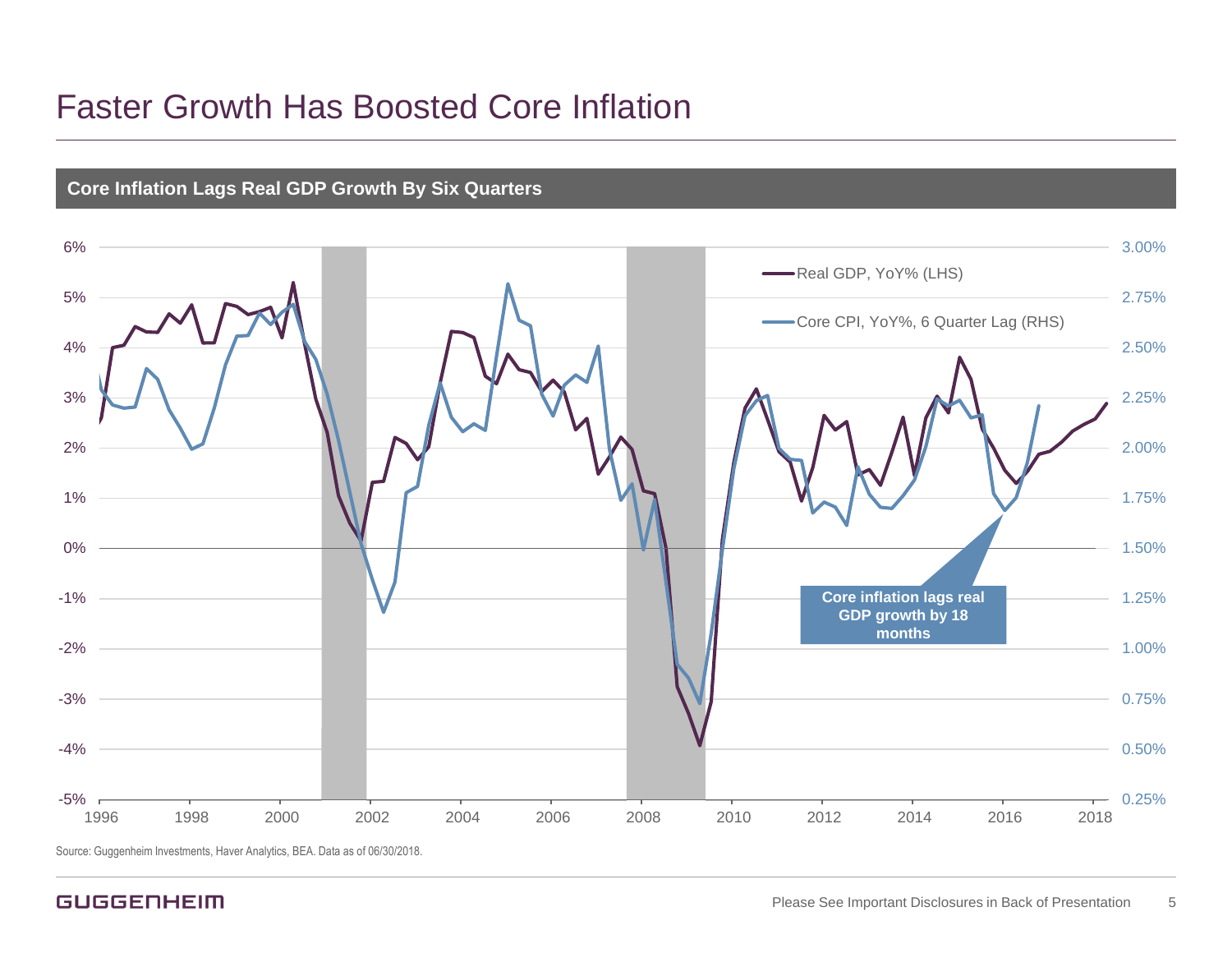### Tariffs Will Exacerbate Inflationary Pressures



Source: Haver Analytics, Guggenheim Investments. Data as of 09/30/2018.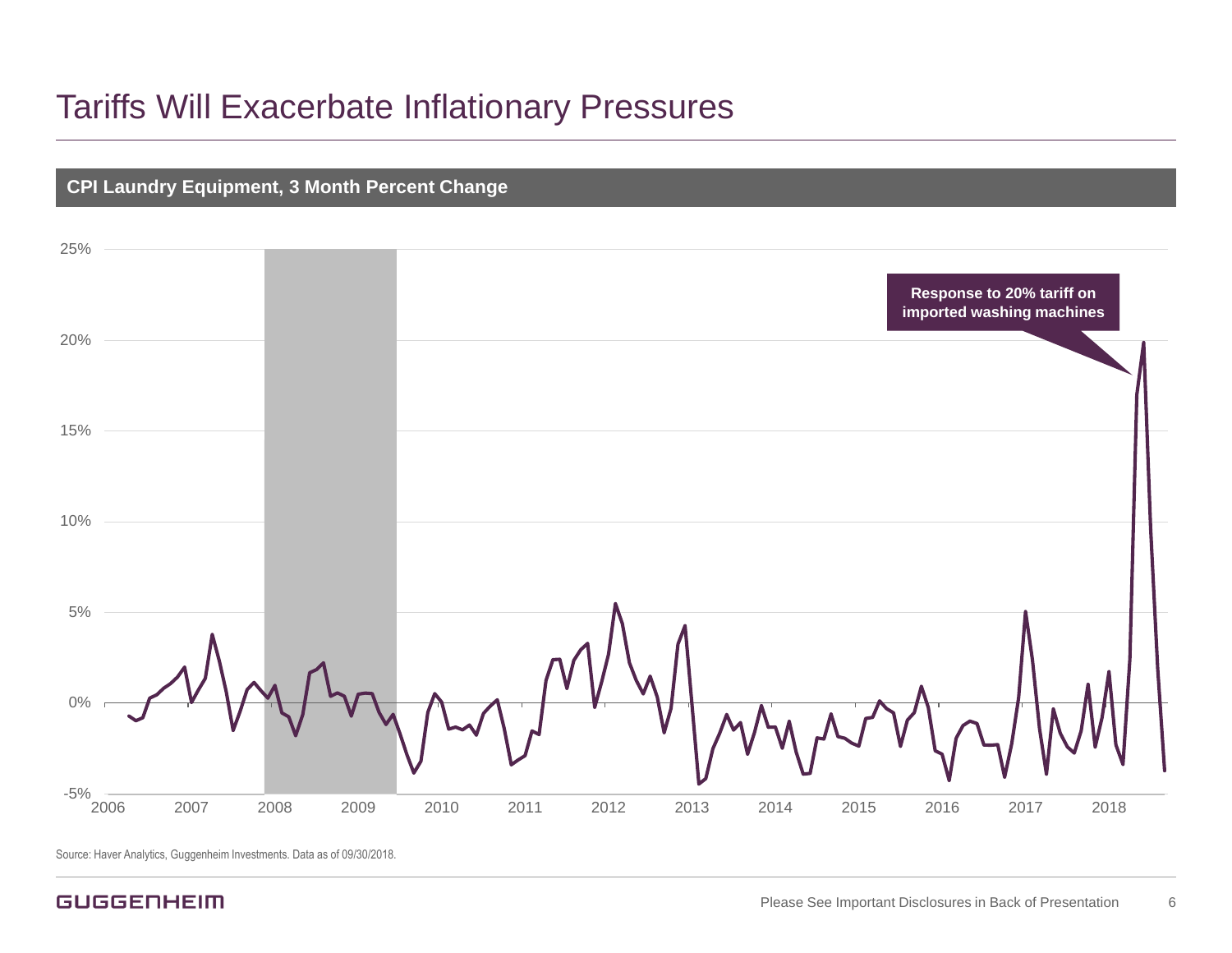### The Fed is Beginning to Warn About the Need for Restrictive Policy

#### **Terminal Fed Funds Rate Projections Relative to Neutral (September 2018 SEP)**



Source: Guggenheim Investments, Haver Analytics, Federal Reserve Board. From the Summary of Economic Projections released in September 2018. Note: Excludes Pres. Bullard, who does not submit long-run projections or forecas policy.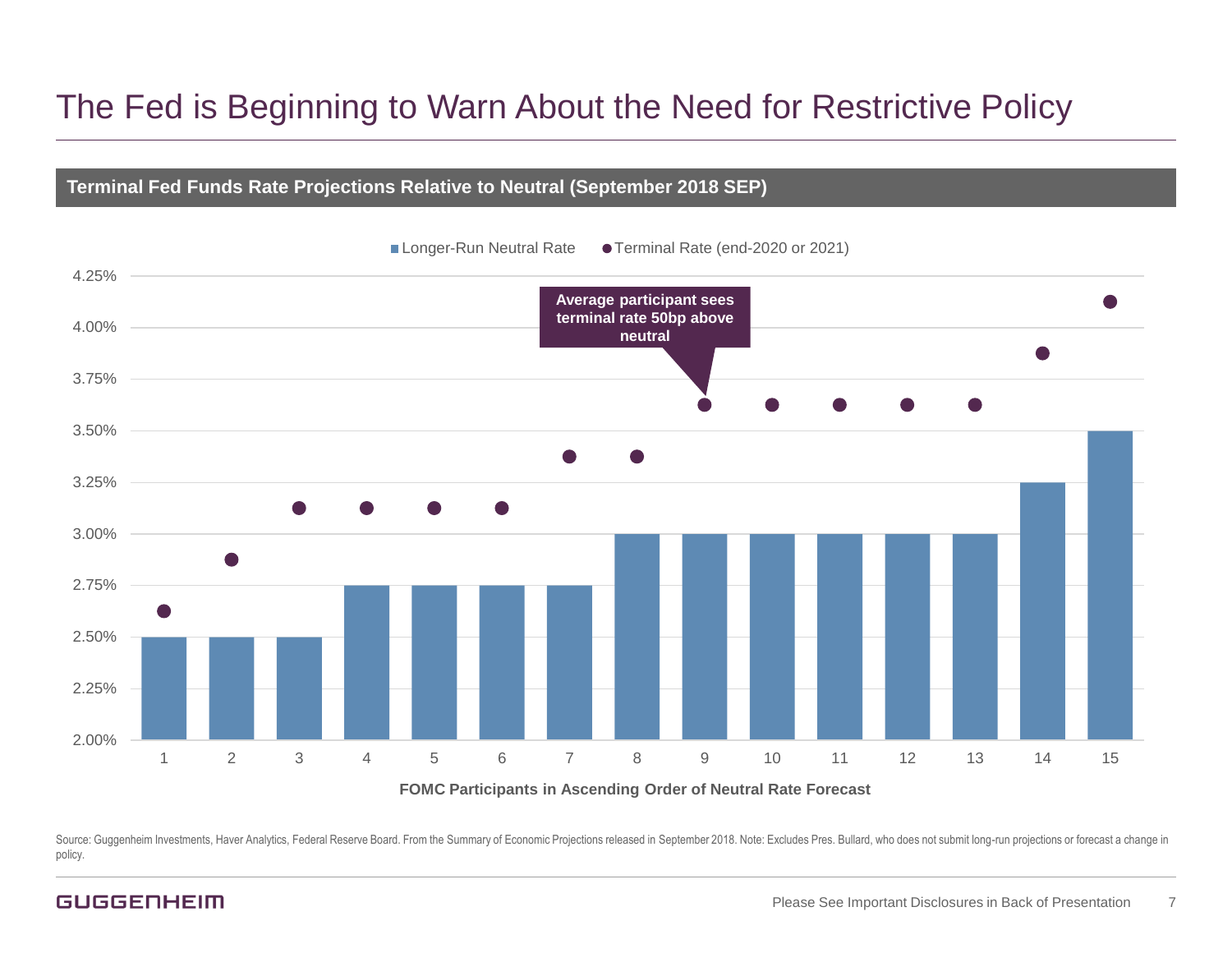### A Restrictive Fed Will be Problematic For Overleveraged Companies

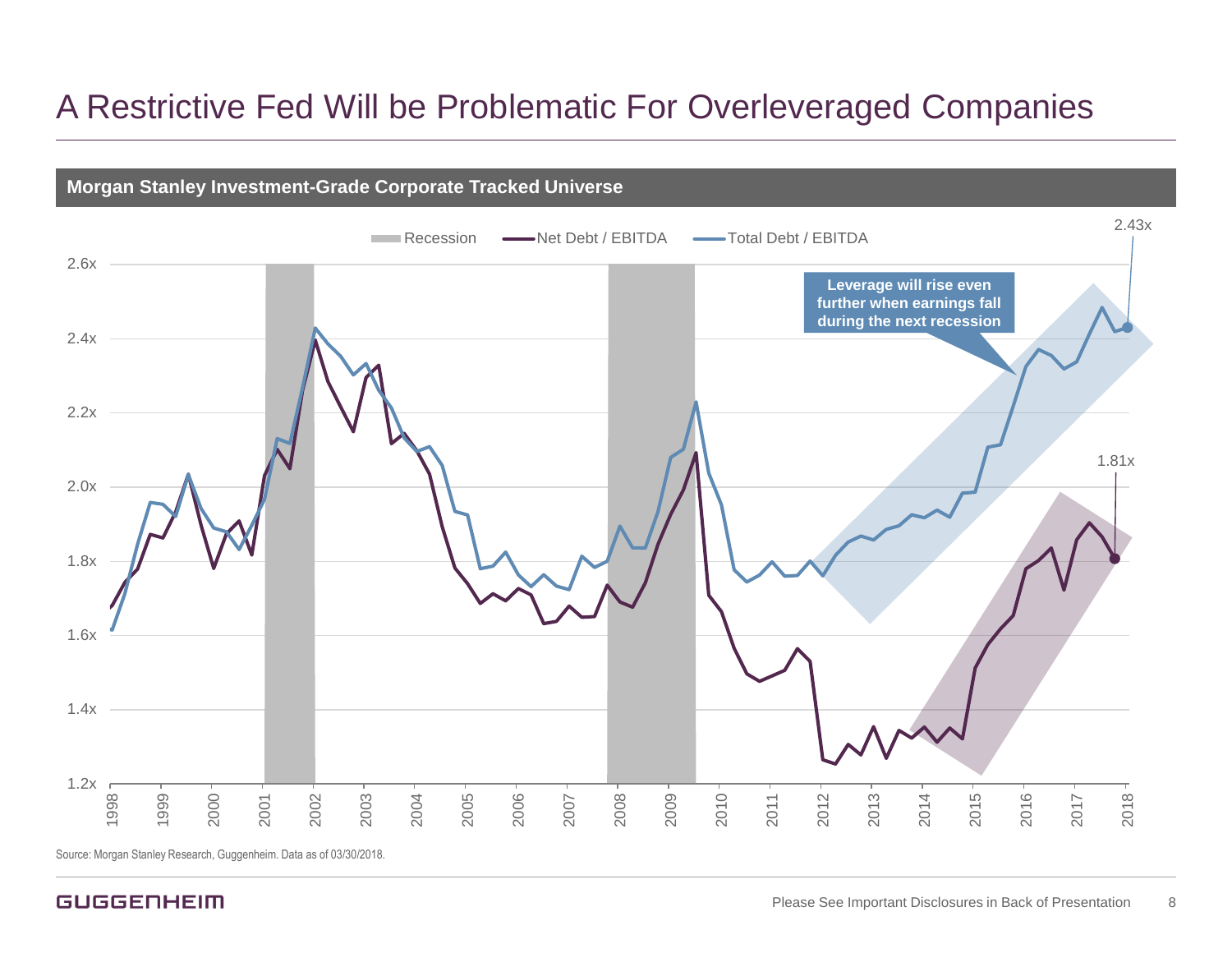### Global Financial Conditions Will Tighten as QE Goes Into Reverse



Source: Guggenheim Investments, Haver Analytics, Federal Reserve Bank of New York. Data as of 09/30/2018. Note: Quarterly average. Based on constant 10/2017 exchange rates.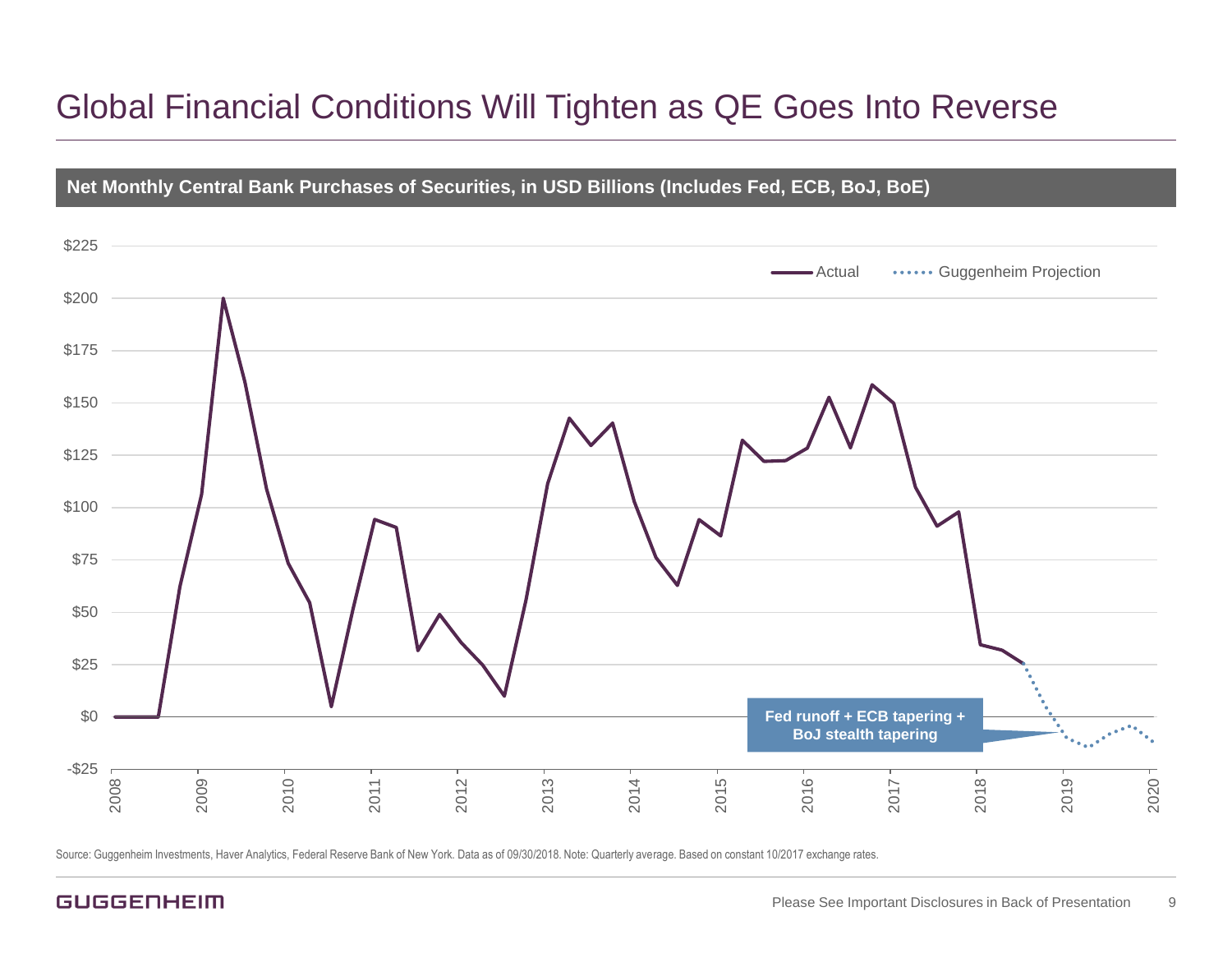

# Where Are We Heading?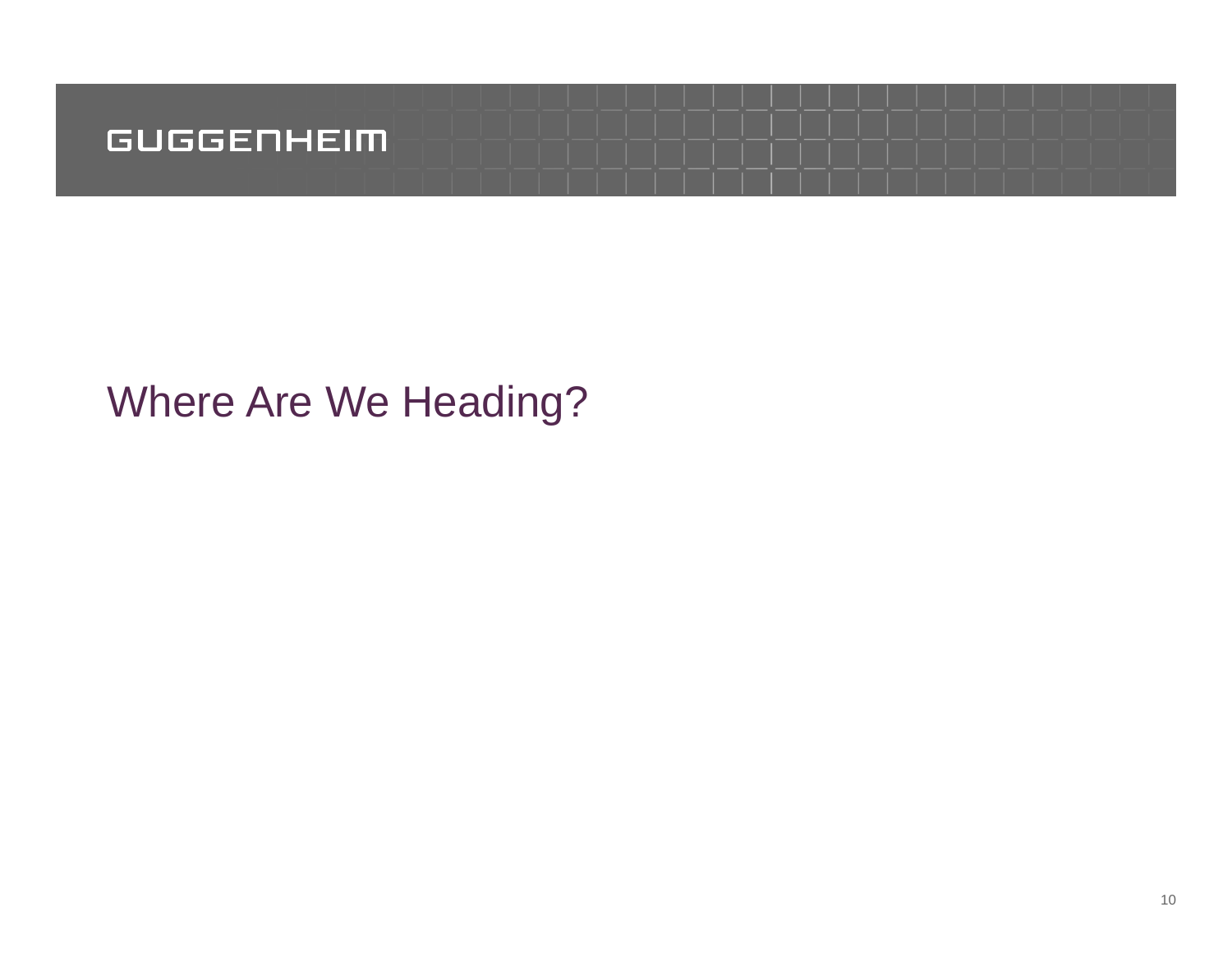### Our U.S. Recession Dashboard Points to Early 2020 Recession

#### **Assumes Current Cycle Ends in February 2020**















**Real Retail Sales, YoY% Change**



Source: Haver Analytics, Bloomberg, Guggenheim Investments. Data as of 09/30/2018 for unemployment, yield curve, and hours, 08/31/2018 for others. \*Note: includes cycles ending in 1970, 1980, 1990, 2001, and 2007.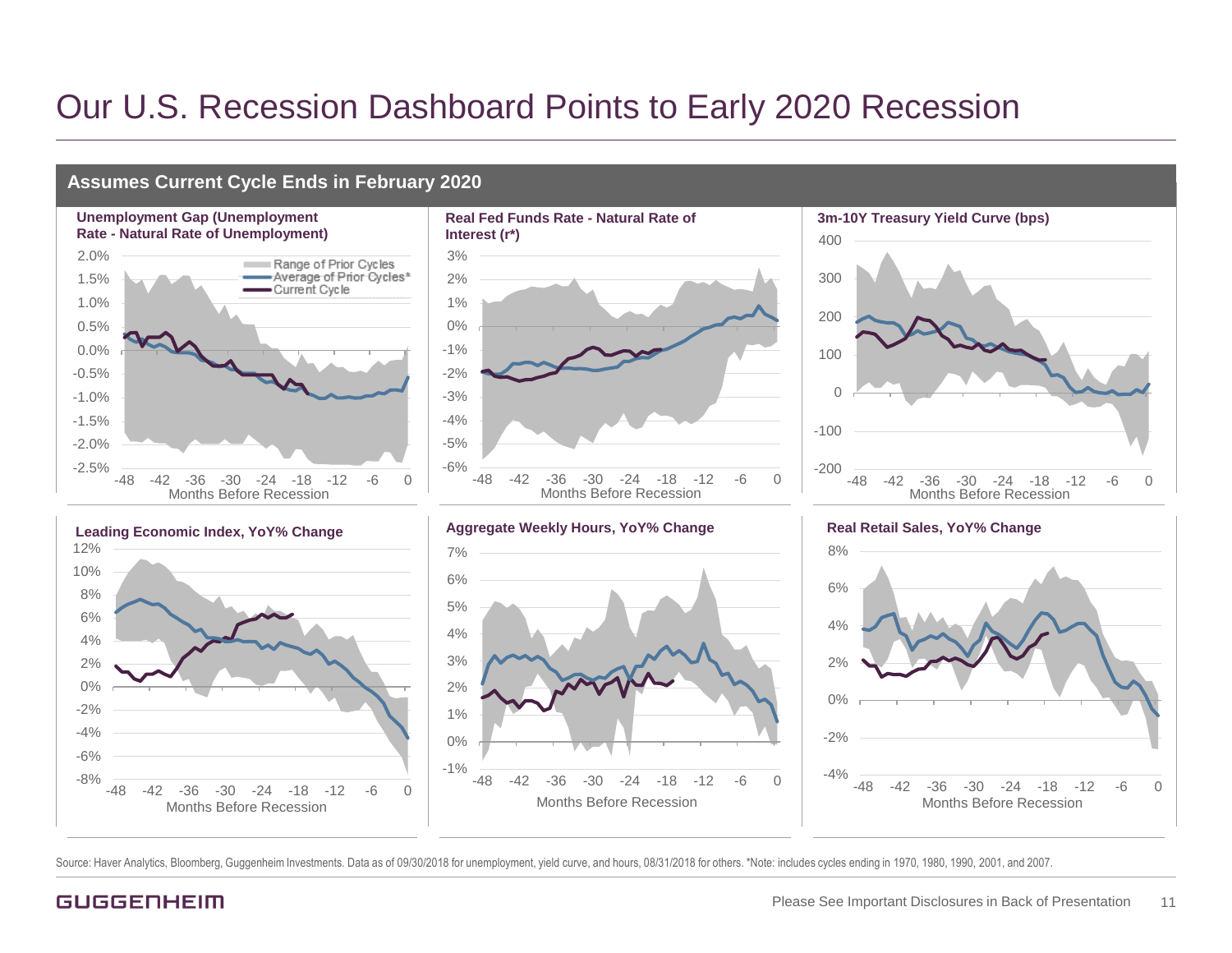### Fading Fiscal Impulse Supports Our 2020 Recession Forecast

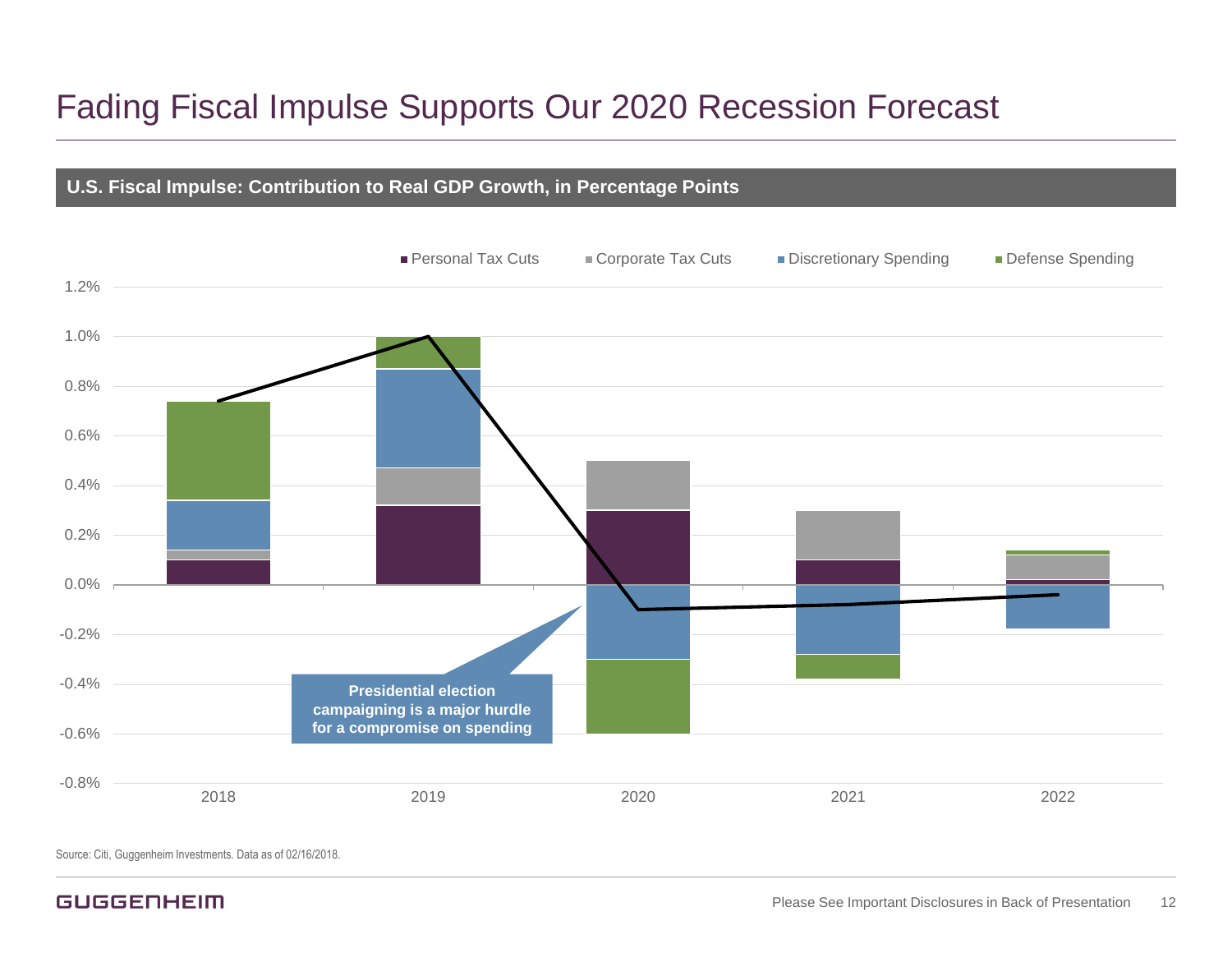### The Fed is Likely to Return to the Zero Lower Bound…

#### **Change in Fed Funds Rate During Past Recessions, in Percentage Points\***

| <b>Recession</b>              | <b>Total Rate Cuts</b> | <b>Funds Rate Trough vs Natural Rate</b> |
|-------------------------------|------------------------|------------------------------------------|
| August 1957 - April 1958      | $-2.9$                 |                                          |
| April 1960 - February 1961    | $-2.8$                 | ---                                      |
| December 1969 - November 1970 | $-5.5$                 | $-5.0$                                   |
| November 1973 - March 1975    | $-7.7$                 | $-4.7$                                   |
| January 1980 - July 1980      | $-4.8$                 | $-1.6$                                   |
| July 1981 - November 1982     | $-10.4$                | $-3.3$                                   |
| July 1990 - March 1991        | $-5.3$                 | $-3.6$                                   |
| March 2001 - November 2001    | $-4.8$                 | $-2.8$                                   |
| December 2007 - June 2009     | $-5.1$                 | $-3.2$                                   |
| Average                       | $-5.5$                 | $-3.5$                                   |

Source: BCA, Janet Yellen, "The Federal Reserve's Monetary Policy Toolkit: Past, Present, and Future", Guggenheim Investments. \*For recessions prior to 1990, the total amount of easing is the difference between the maximum monthly average of the effective federal funds rate in a period extending from six months prior to the start of the recession to six months after it ends. For the last three recessions, the periods of continuous reductions rate are June 1990 to September 1992, December 2000 to January 2002, and August 2007 to December 2008. Uses the Laubach-Williams natural rate estimate.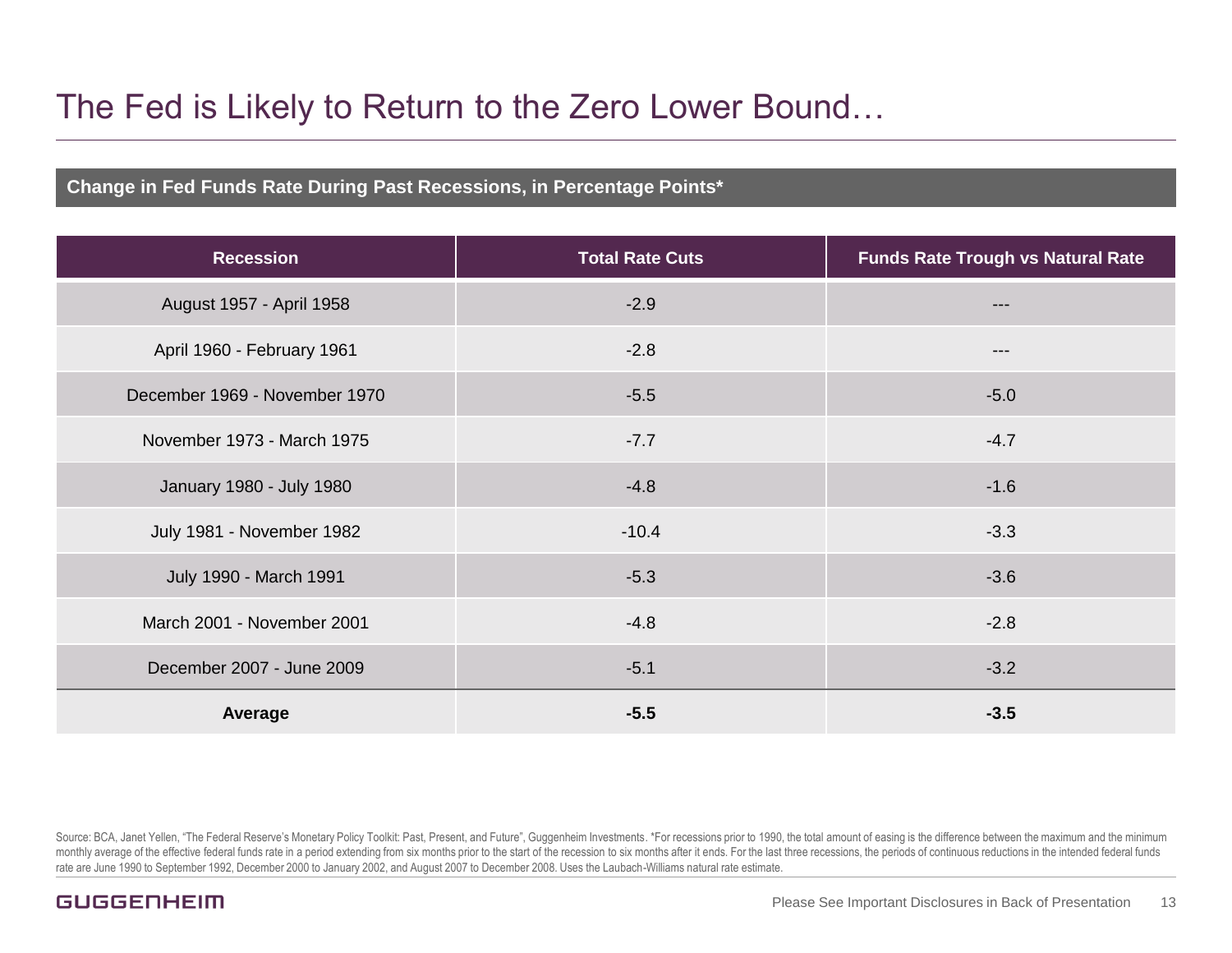### …Requiring Another Round of QE

#### **Fed Assets, in USD Trillions**



Source: Haver Analytics, Guggenheim Investments. Actual data as of 09/30/2018. Assumes balance sheet runoff continues through September 2019 and QE resumes at a monthly purchase pace of \$100 billion starting in April 2020.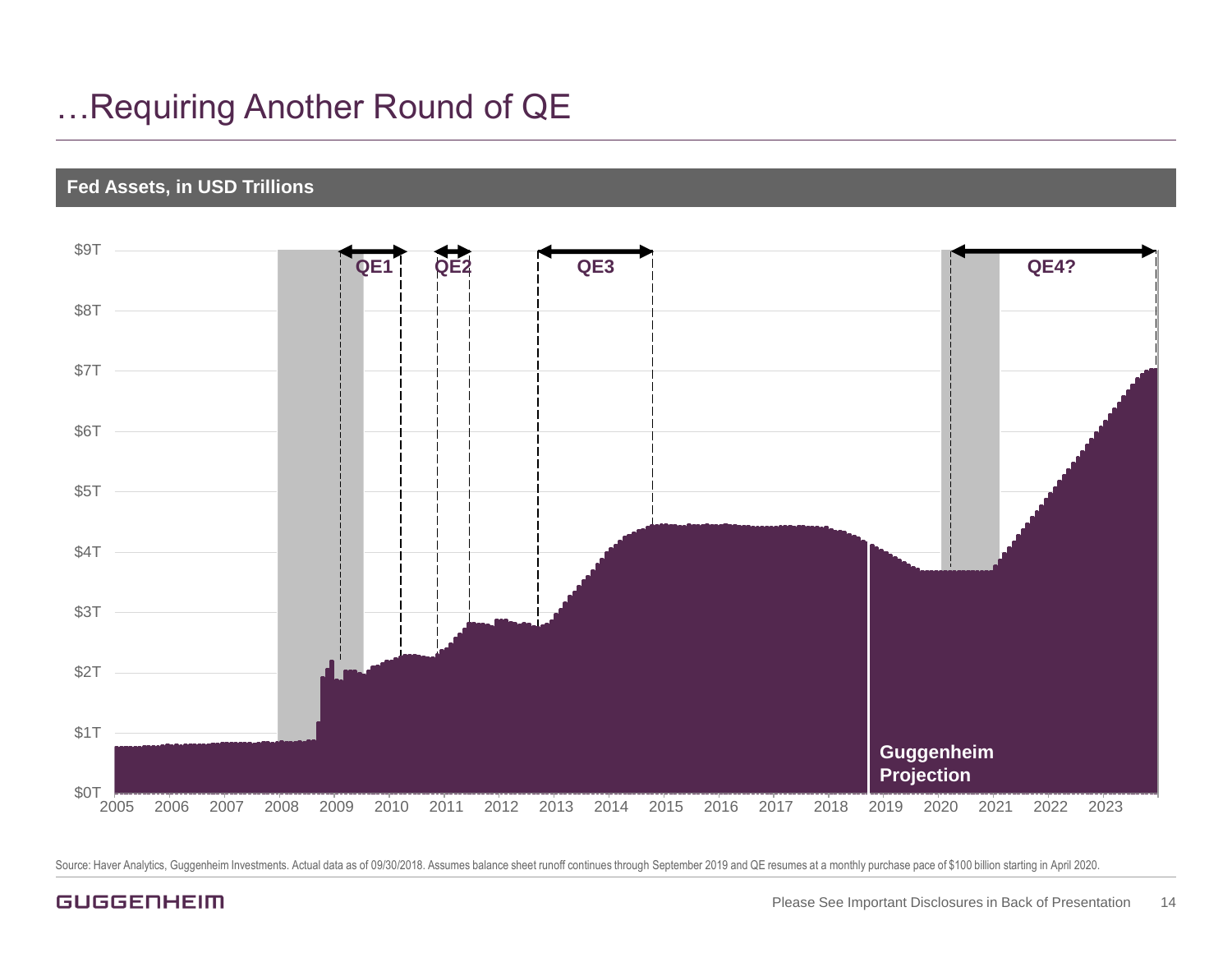

# What Are the Implications for Japan?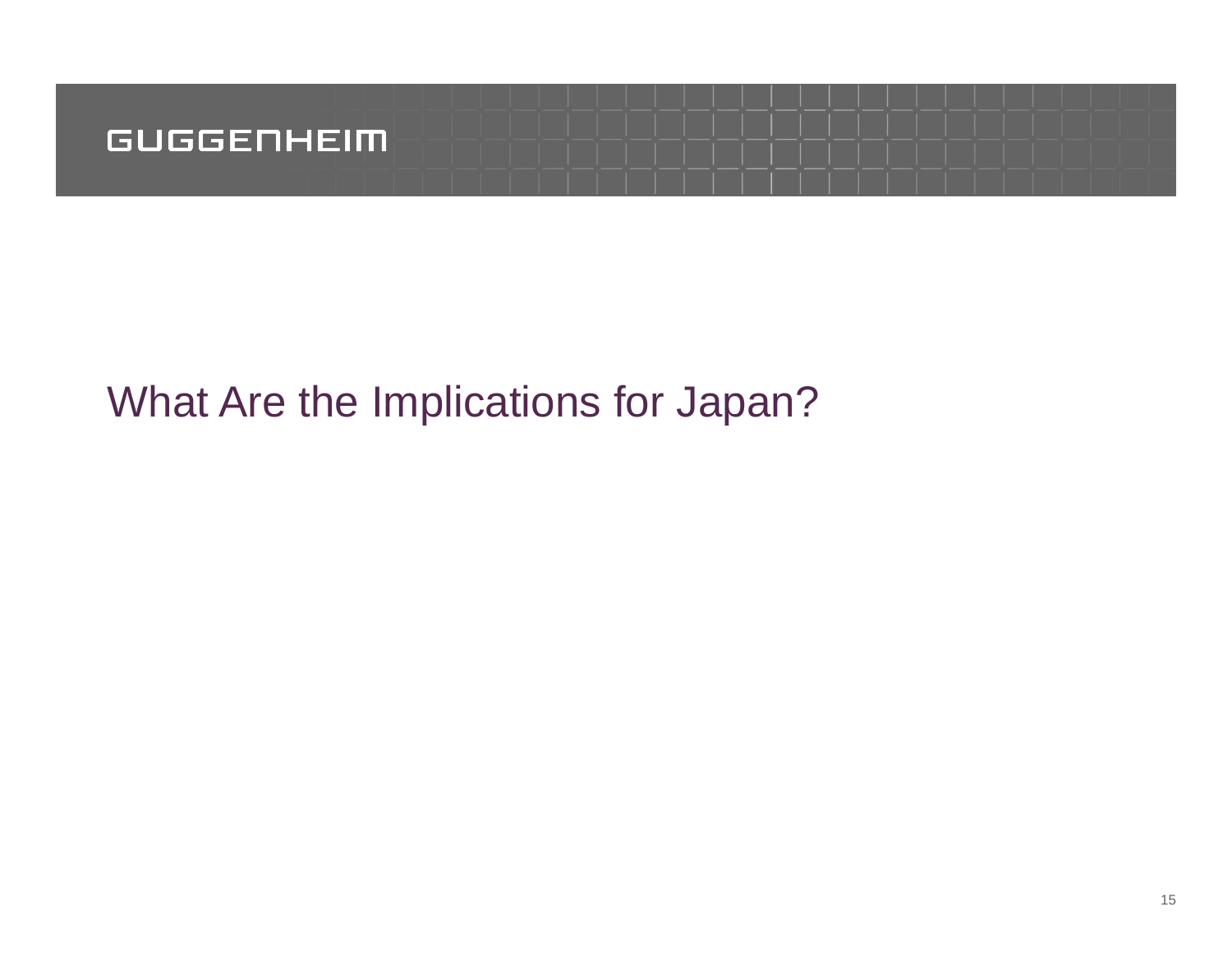### BOJ Normalization is Nowhere in Sight as Inflation is Still Below Target



Source: Haver Analytics, Guggenheim Investments. Data as of 10/10/2018. Note: Excludes effects of 2014 consumption tax hike.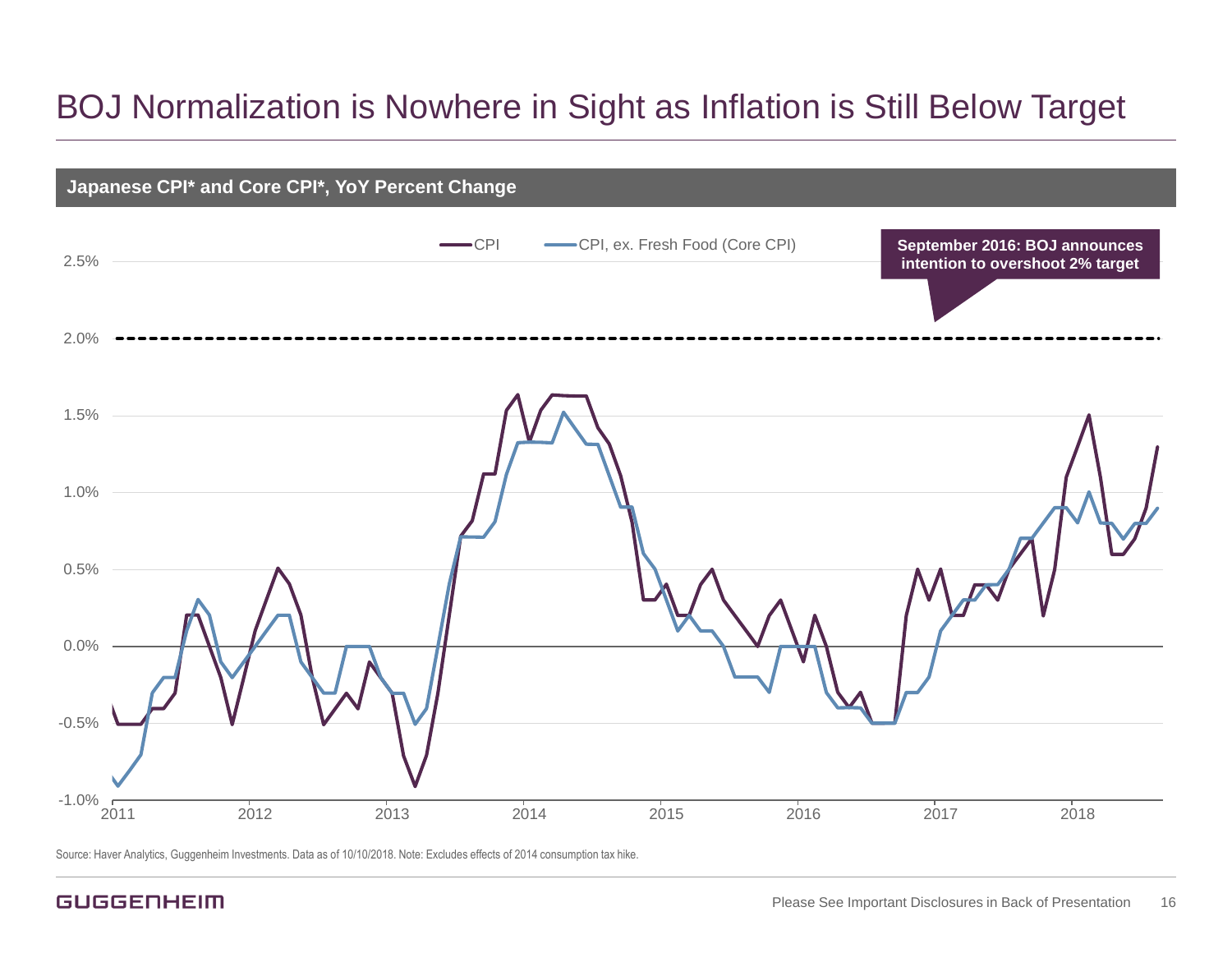### Yield Curve Tweak, Reduced Purchases Position QE For the Long Haul

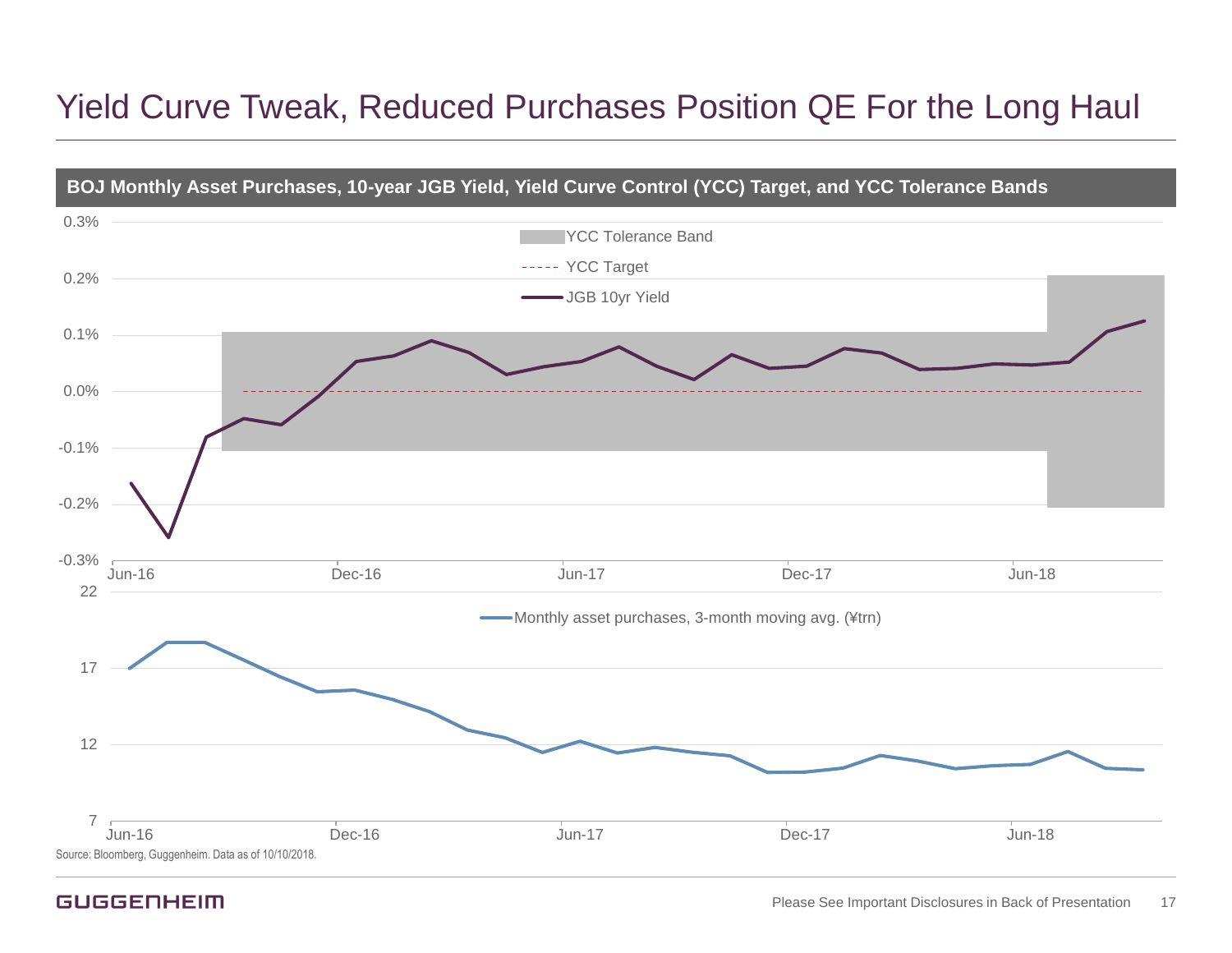### Reduced BOJ Purchases Have Weighed on Money Supply Growth

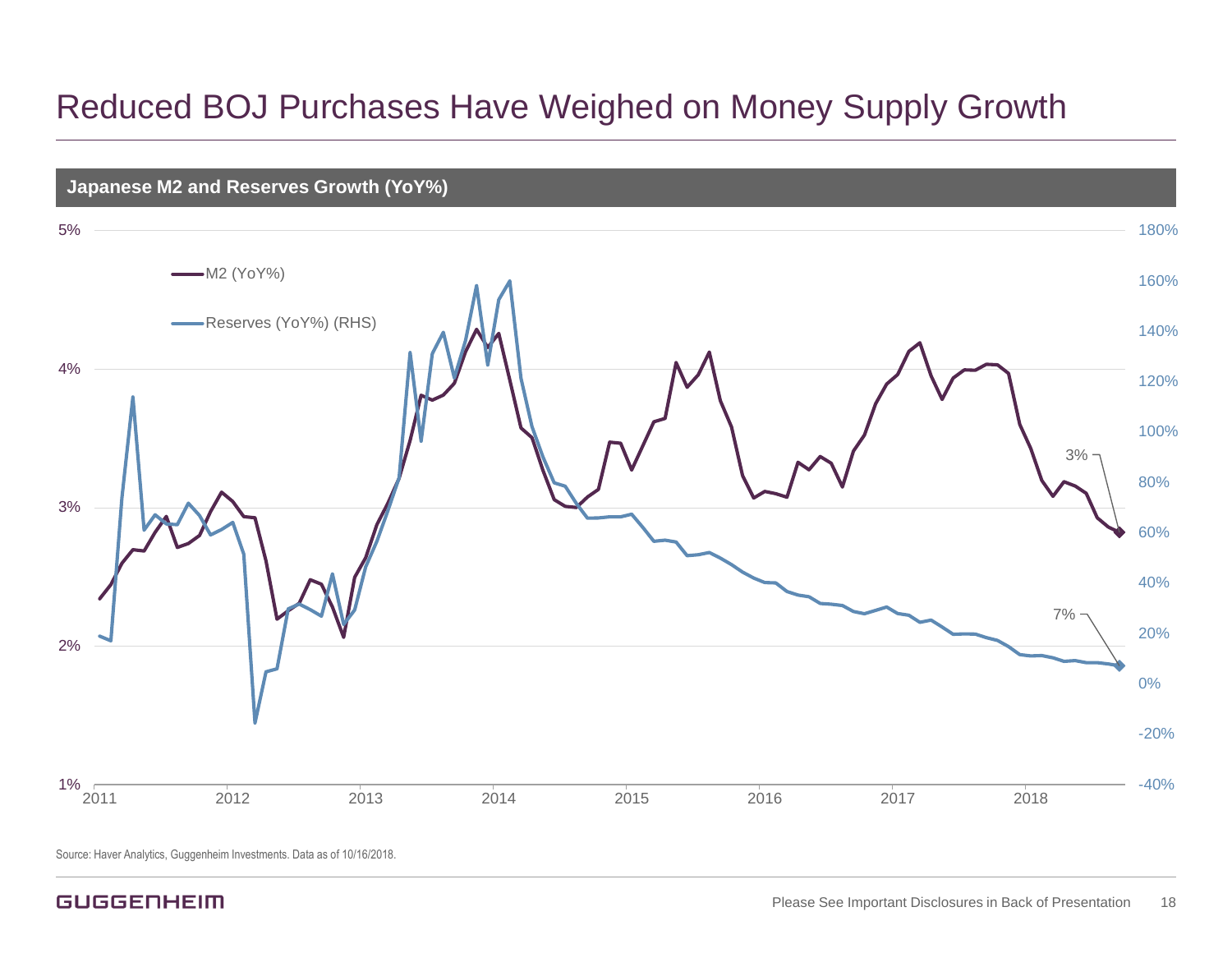### Reduced Monetary Accommodation is a Drag on Output

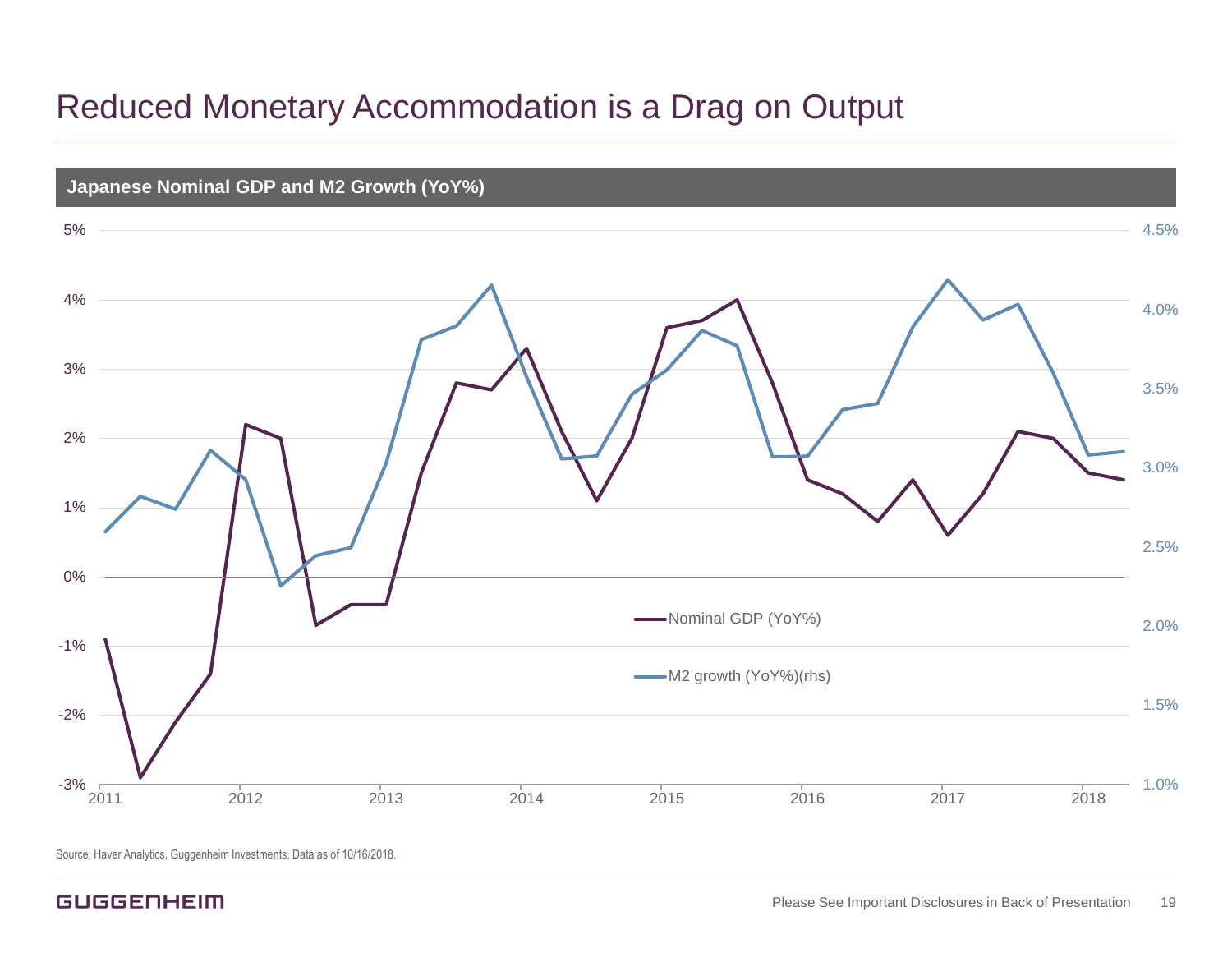### Budget Deficits Are a Key Driver of Growth

#### **Budget Deficit and Change in Nominal GDP, Trillion Yen**



Source: Haver Analytics, Guggenheim Investments. Annual data as of 2017.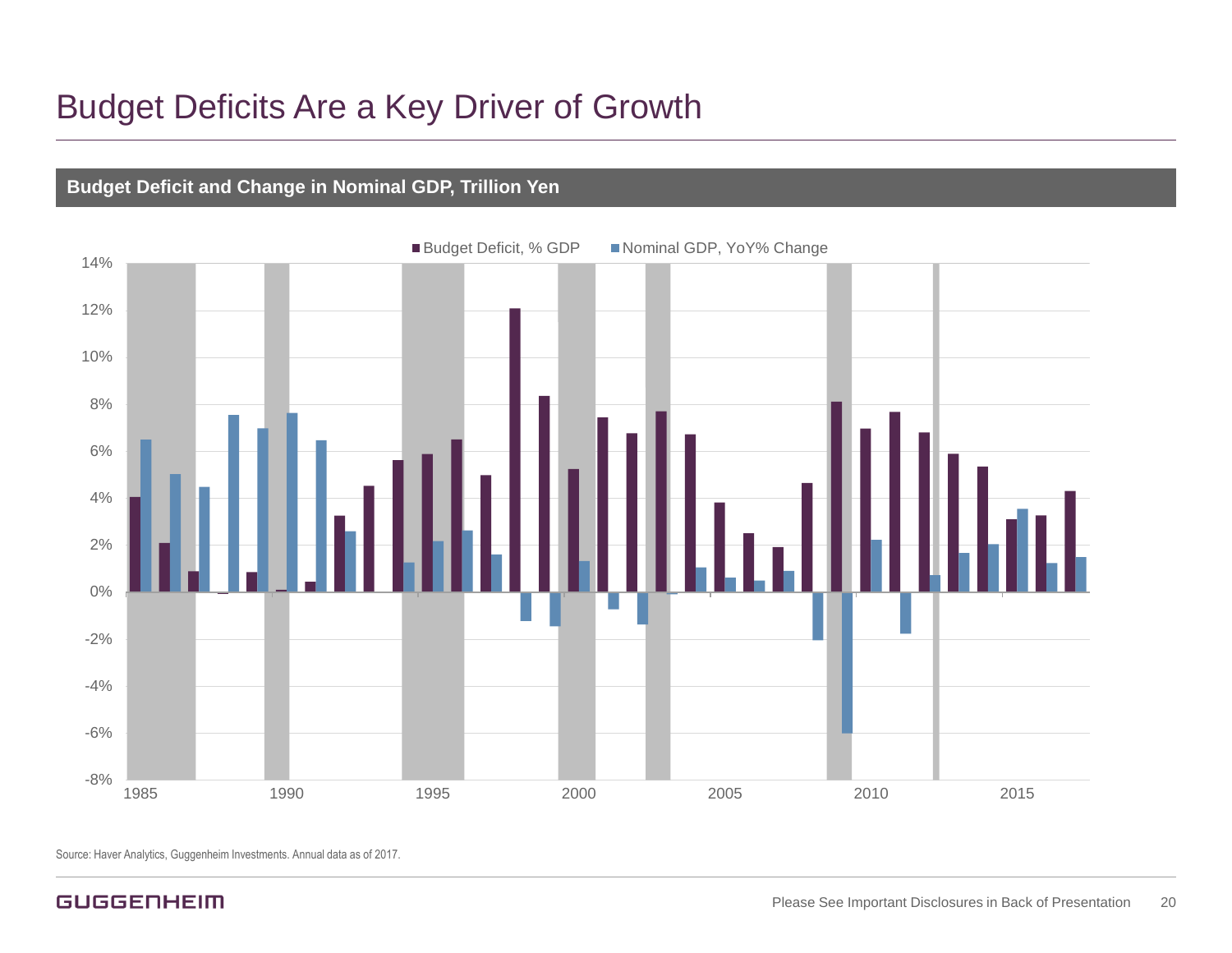### Japan Has Little Scope to Increase Accommodation to Match the Next Fed Easing Cycle



Source: Haver Analytics, Guggenheim Investments. Data as of 09/30/2018 for policy rates, 06/31/2018 for balance sheets.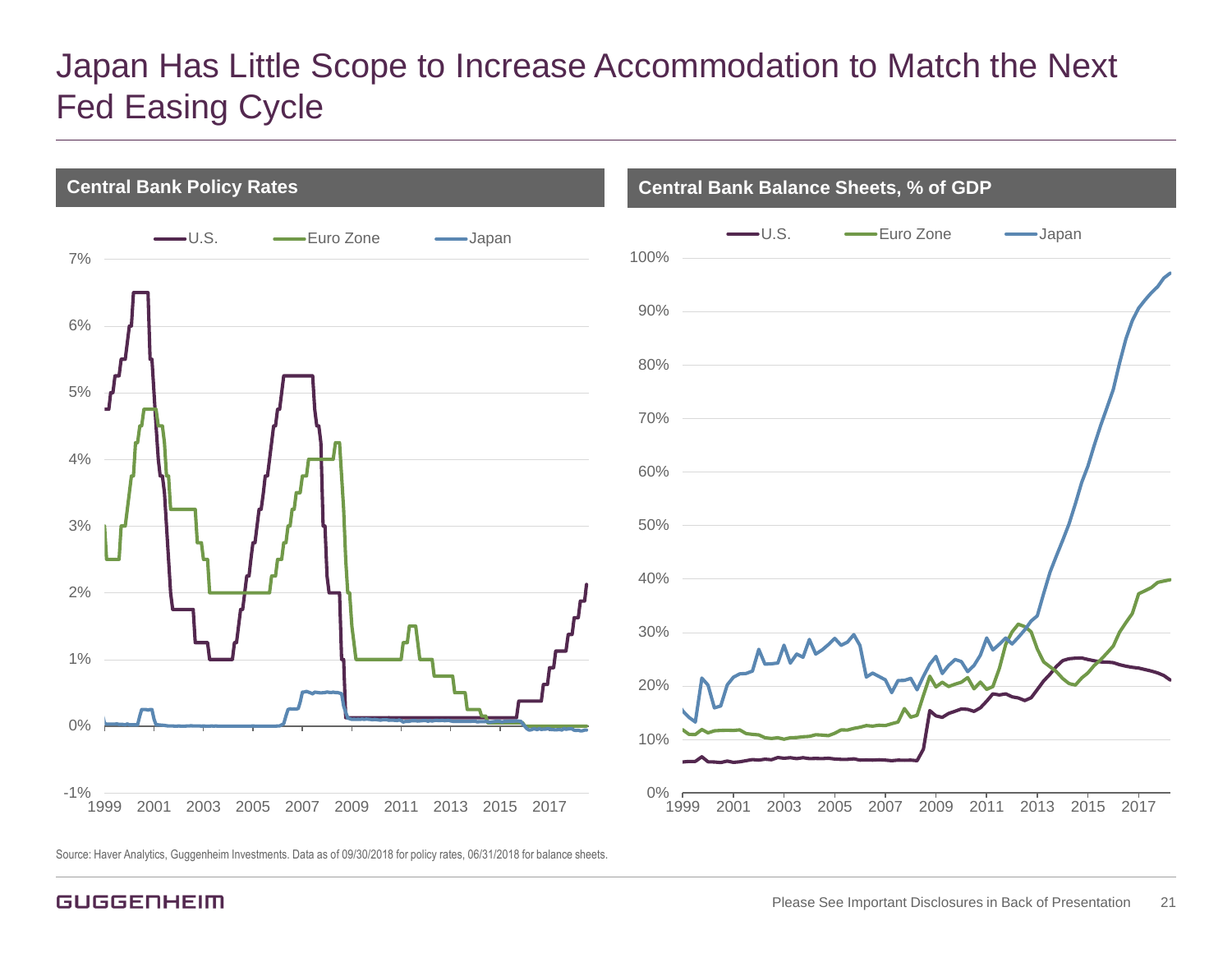### Yield Convergence Will Cause Sharp Yen Appreciation in U.S. Recession

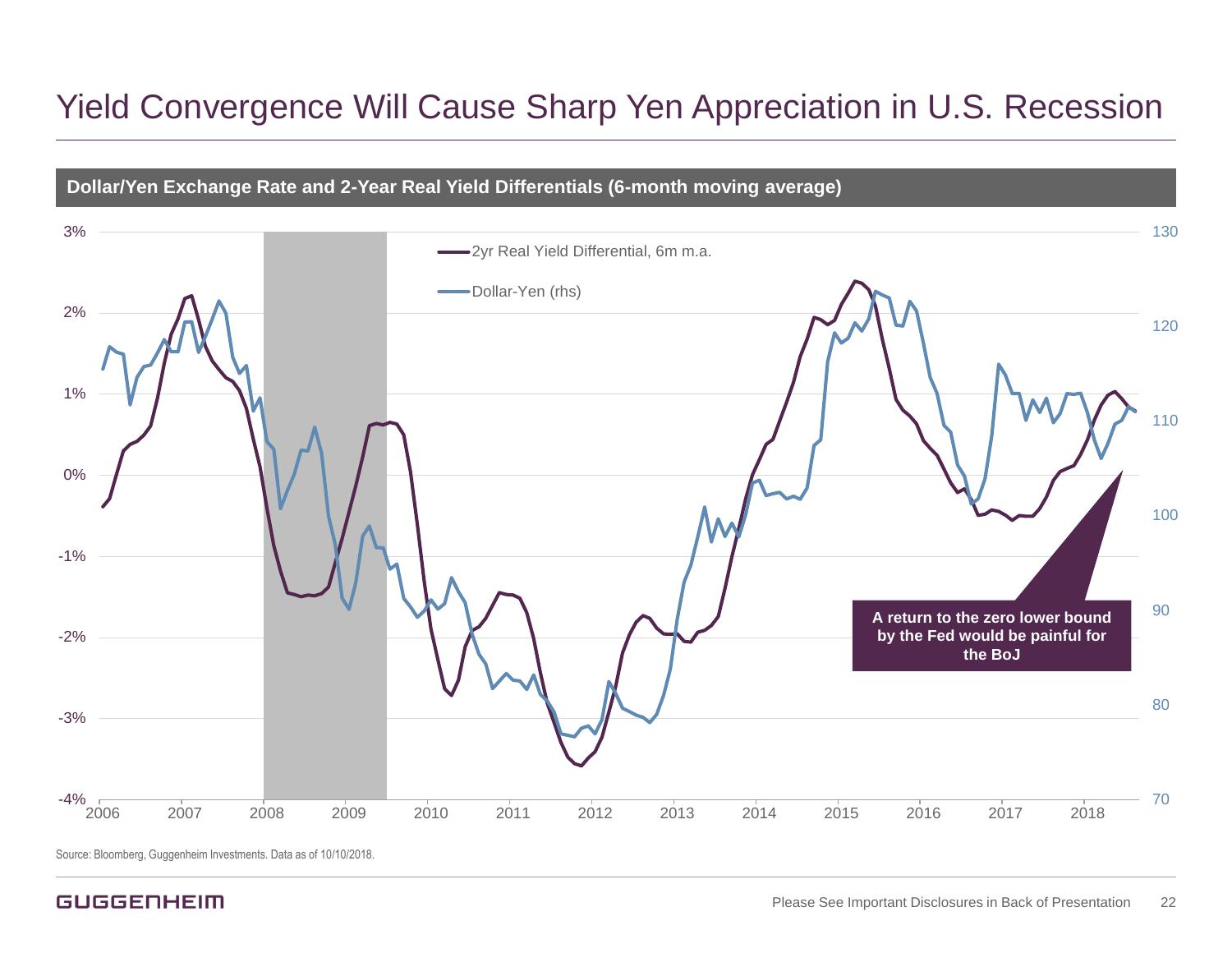### Trends in Population Growth Are Not Favorable for Japan

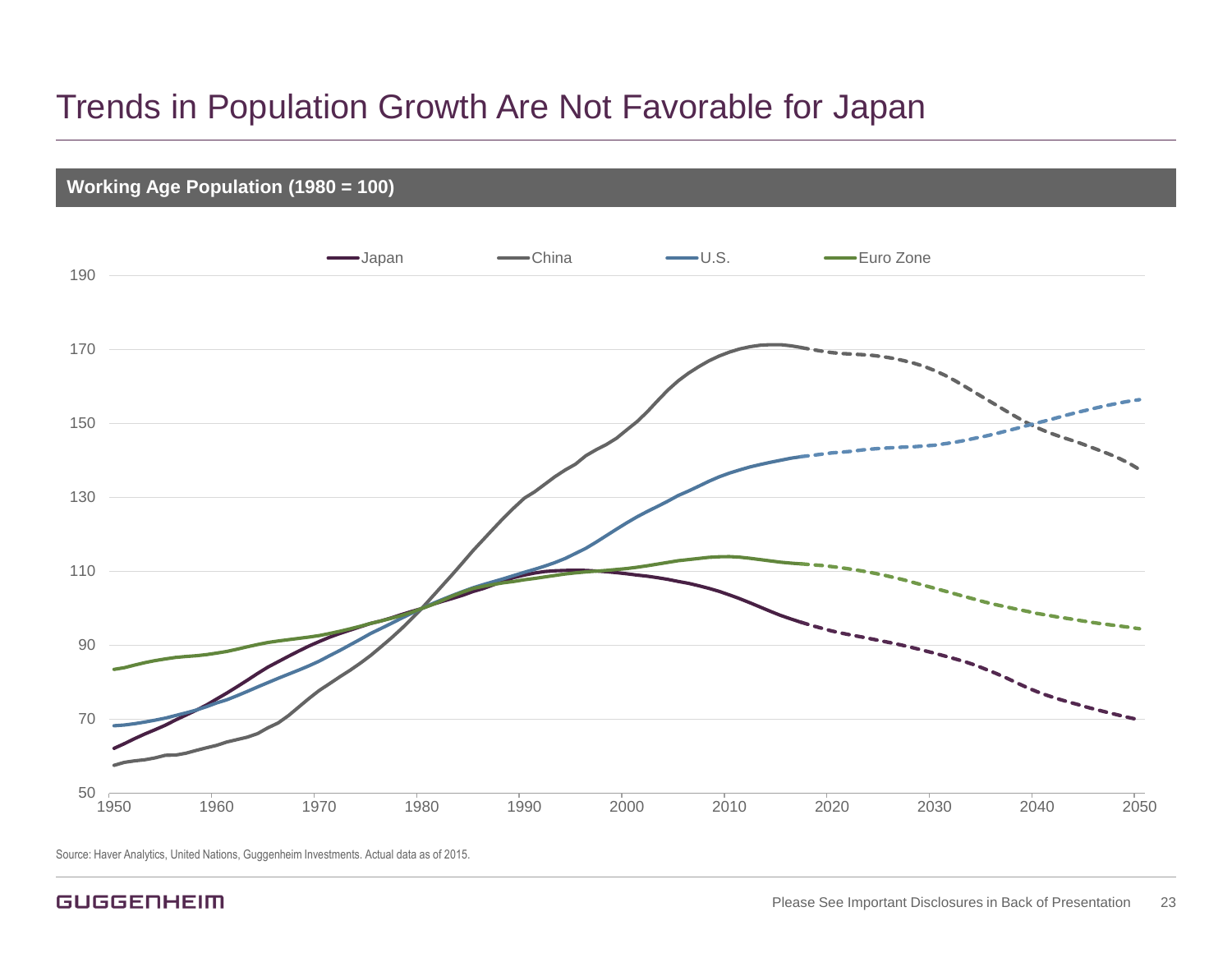### Higher Participation Is Offsetting Shrinking Working Age Population

#### **Labor Force Participation Rate**

![](_page_23_Figure_2.jpeg)

Source: Haver Analytics, Guggenheim Investments. Data as of 08/30/2018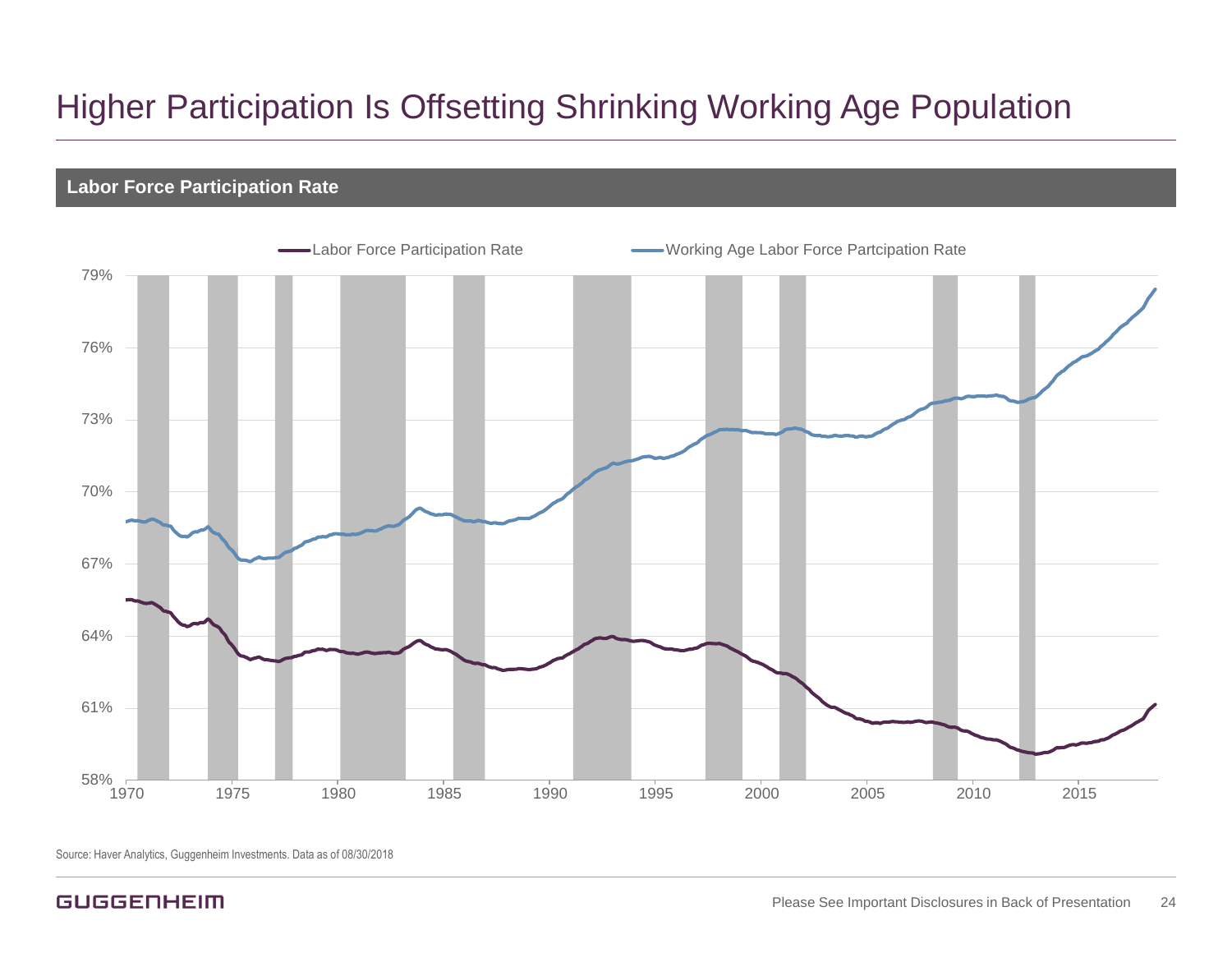### But Japan's Labor Force Participation Already Well Above Other Economies

![](_page_24_Figure_1.jpeg)

Source: Haver Analytics, Guggenheim Investments. Data as of 06/30/2018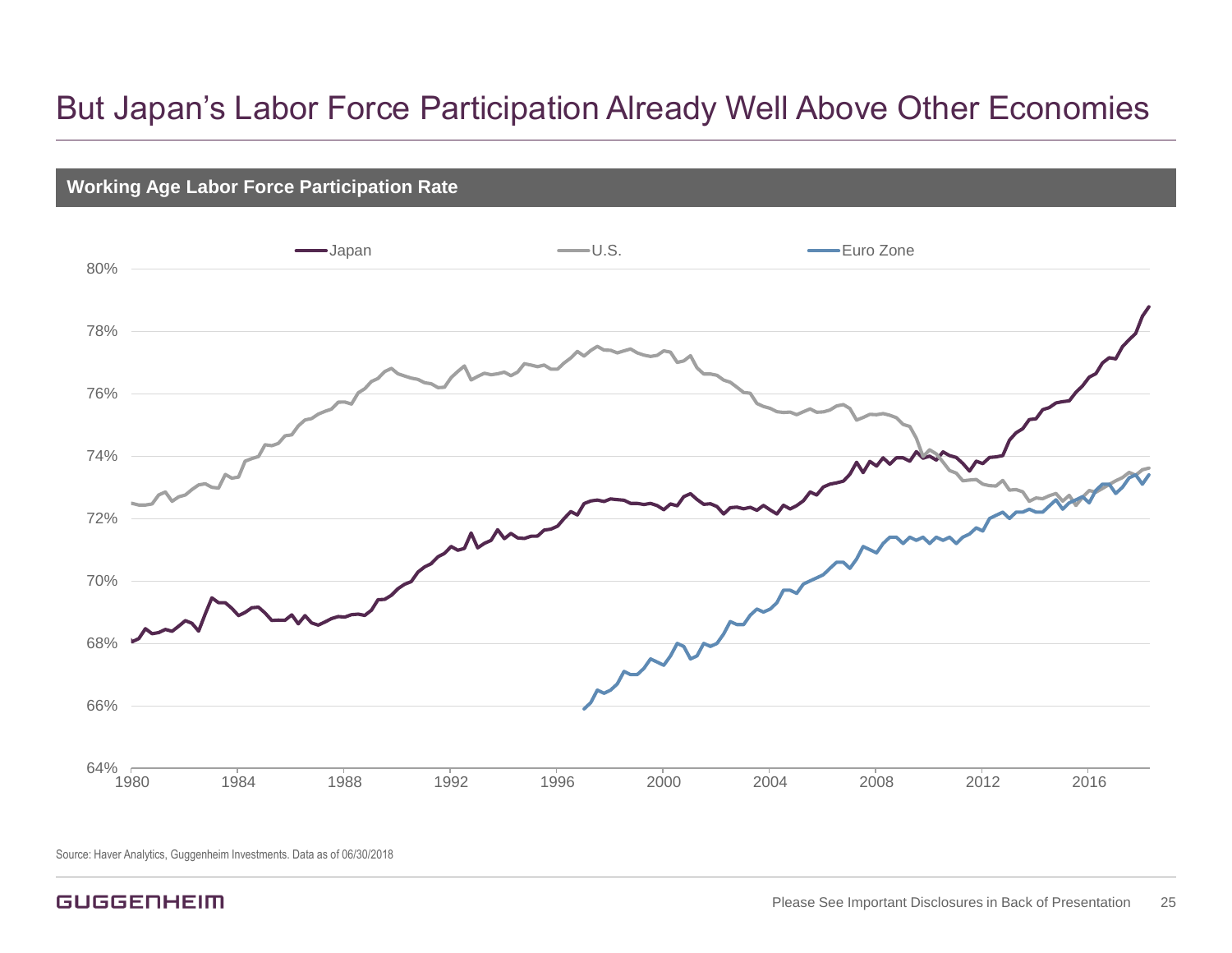### More Foreign Workers Could Help Boost Potential Growth in Japan

![](_page_25_Figure_1.jpeg)

Source: Haver Analytics, Guggenheim Investments. Actual data as of 2015.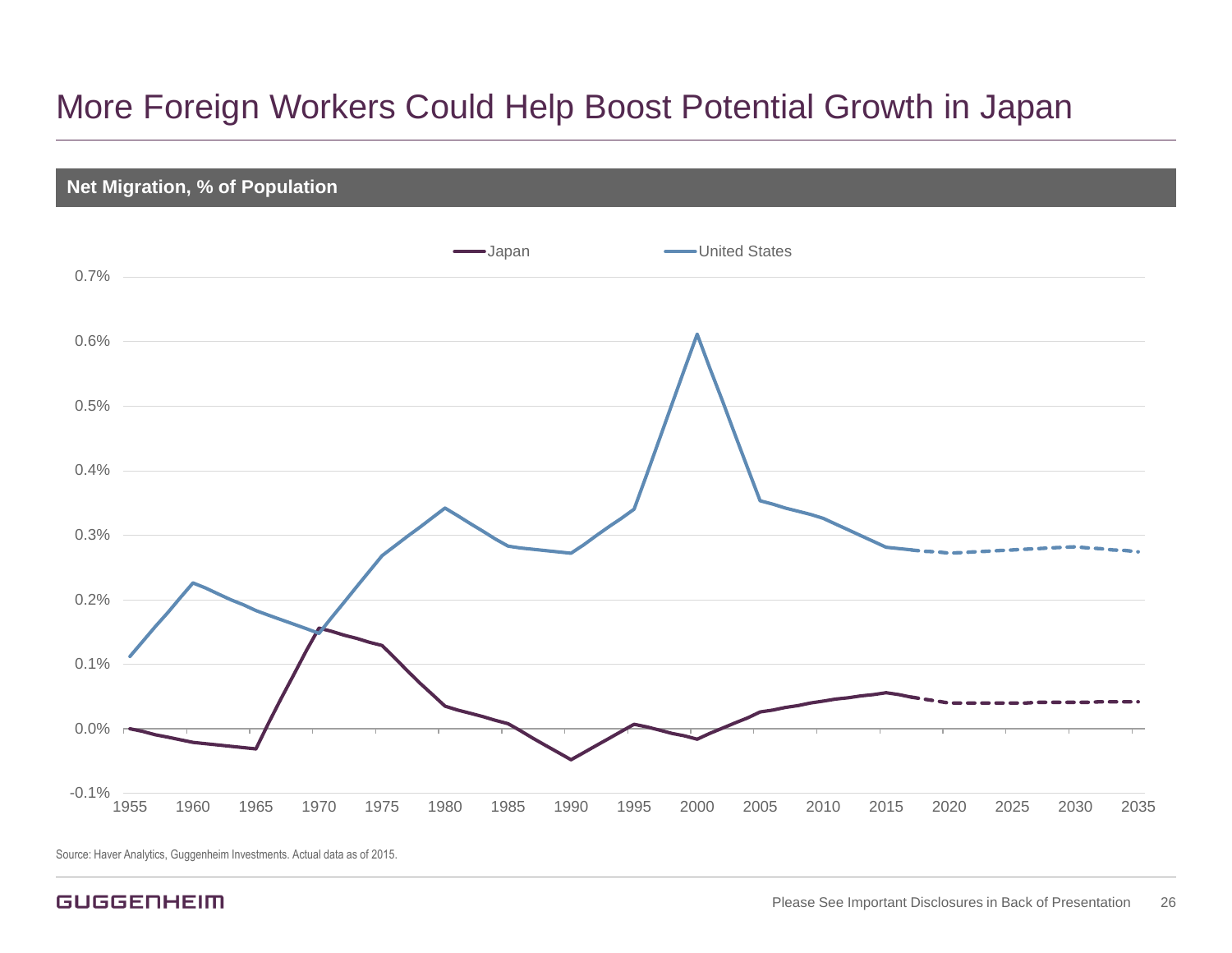### **GUGGENHEIM**

# Disclosures and Legal Notice